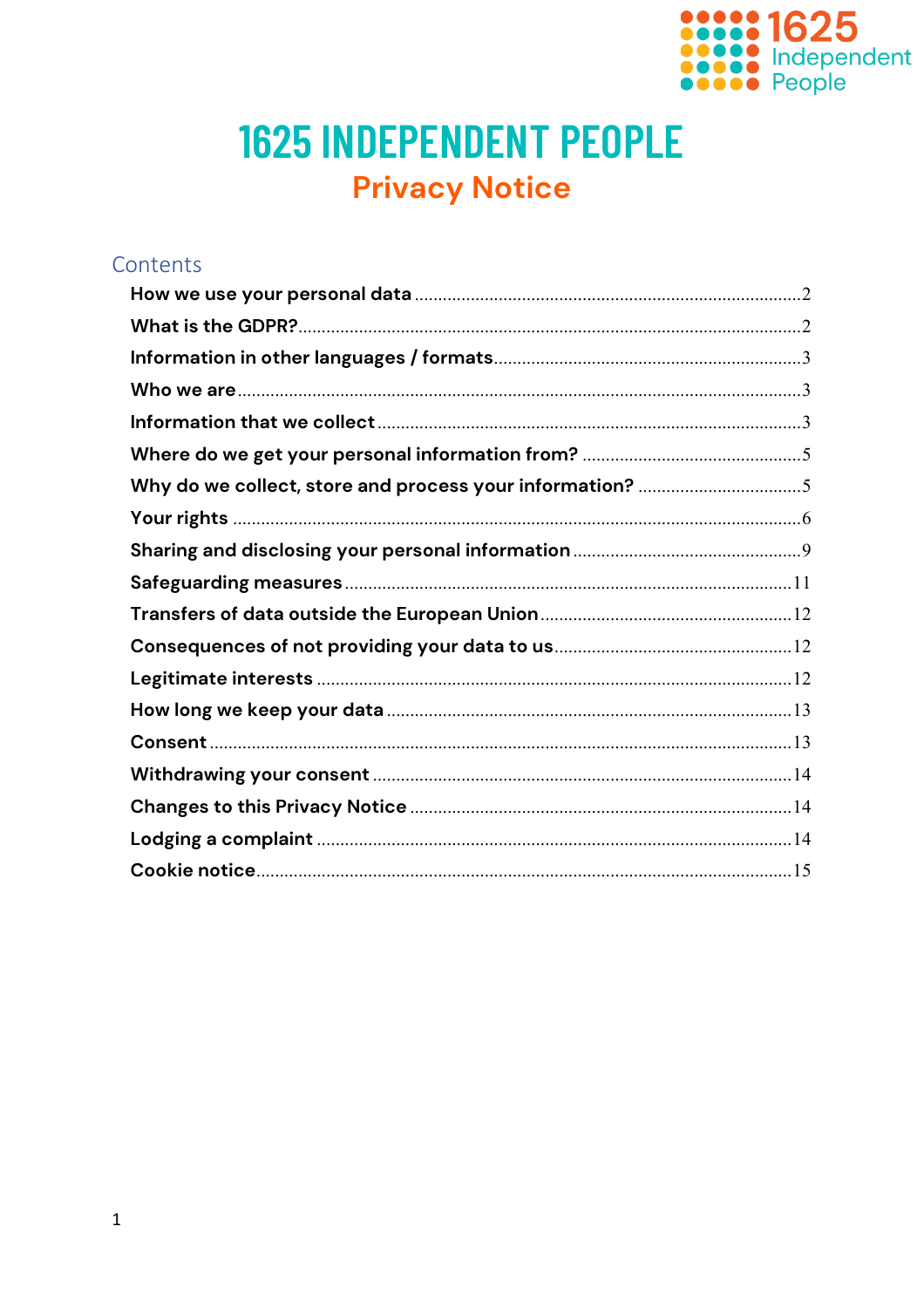

1625 Independent People promises to respect and protect any personal information you share with us or that we get from other organisations - and keep it safe.

When we collect information from you, we want you to be clear about what happens with it and what your rights are – we will not do anything with it that you wouldn't reasonably expect.

#### <span id="page-1-0"></span>**How we use your personal data**

1625 Independent People takes your privacy very seriously and will never collect, record or process your personal information unnecessarily – we will always manage your data lawfully.

1625 Independent People gather and process your personal information only as it is described in this notice.

We will always do this in way that complies with the relevant data protection regulations and laws.

This notice provides you with the information you need about your rights and our responsibilities.

It explains how, why and when we process your personal data.

We only retain your data for as long as is necessary and for the purpose(s) described in this notice.

We will not disclose or share your personal information without your consent - unless required to do so by law or to prevent harm or criminal activity.

When you have consented to us using your personal information or providing you with promotional offers and marketing, you are free to withdraw this consent at any time – and this will not put you at any disadvantage in respect of the services or support we provide to you (please see the 'Withdrawing your consent' section for how to do this).

#### <span id="page-1-1"></span>**What is the GDPR?**

The General Data Protection Regulation (GDPR) is new and comes into effect on the 25 May 2018.

It does not replace the Data Protection Act, but they contain similar things.

Every organisation that uses personal information has a legal responsibility to have up to date policies and procedures that help respect and protect your rights.

You have the right to be informed about how we manage your information and we have provided a detailed breakdown in the links below.

If you would like more information about the GDPR itself, please click here [https://ico.org.uk/for-organisations/guide-to-the-general-data-protection](https://ico.org.uk/for-organisations/guide-to-the-general-data-protection-regulation-gdpr/)[regulation-gdpr/](https://ico.org.uk/for-organisations/guide-to-the-general-data-protection-regulation-gdpr/)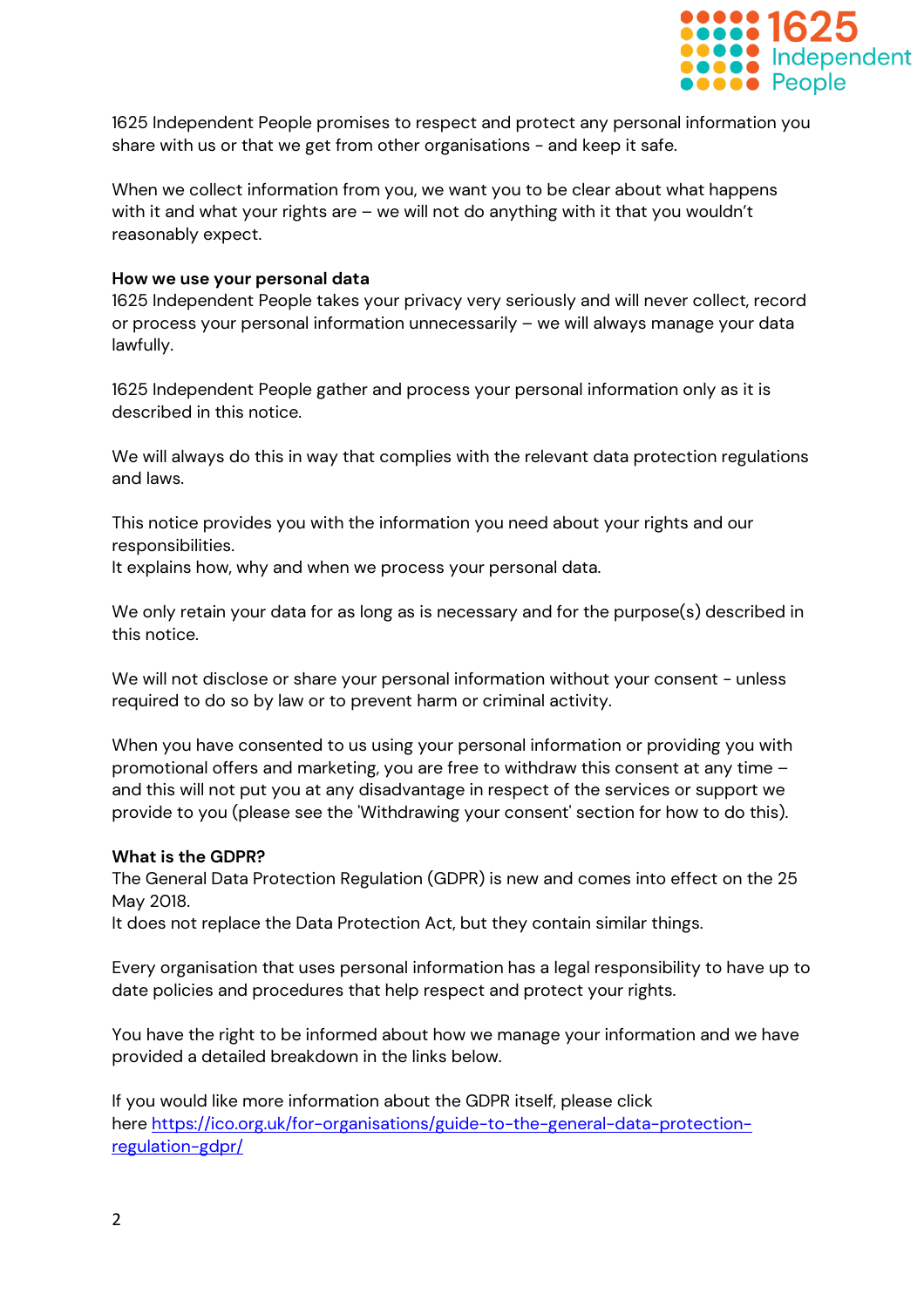

# <span id="page-2-0"></span>**Information in other languages / formats**

If you would like this document in another language or format, please contact us.

If you would like information about data protection from the Information Commissioner's Office in Spanish, French or Welsh, please use this link [https://ico.org.uk/about-the](https://ico.org.uk/about-the-ico/other-languages/)[ico/other-languages/.](https://ico.org.uk/about-the-ico/other-languages/)

# **For more information about how we manage your personal data, please now choose the most appropriate link for you:**

- If you are a service user *or* might be in the future *or* you are the parent of a child that is a service user (under 13 years of age) please visit [www.1625ip.co.uk/policies](http://www.1625ip.co.uk/policies)
- If you are a member of staff, volunteer *or* prospective member please visit [www.1625ip.co.uk/policies](http://www.1625ip.co.uk/policies)
- For anyone else, including if you are a current or potential supporter *or* partner, please read below

#### <span id="page-2-1"></span>**Who we are**

1625 Independent People is a charity and a registered society *(Co-operative and Community Benefit Societies Act 2014, reg: 23964R exempt from registration with the Charity Commission).*

Our registered office is Kingsley Hall, 59 Old Market Street, Bristol, BS2 0ER.

Our designated Appointed Person is the Corporate Services Director, who can be contacted at:

- 59 Old Market Street, Bristol, BS2 OER
- 0117 317 8800
- · [data.controller@1625ip.co.uk](mailto:Data.controller@1625ip.co.uk)

We are registered with the Information Commissioner's Office and act as the data controller when processing your personal information (*Registration number - Z2300287).*

# <span id="page-2-2"></span>**Information that we collect**

We process your personal information to meet our obligations to you and others - and to provide you with information about our existing services or new ones. In the case of supporters, by developing a better understanding of our supporters through their personal data allows us to make better decisions, fundraise more efficiently and, ultimately, helps us to reach our goal of enabling young people to have a home and access to a bright future

We will only ask for the minimum amount that we need.

#### **What personal information do we collect?**

• Name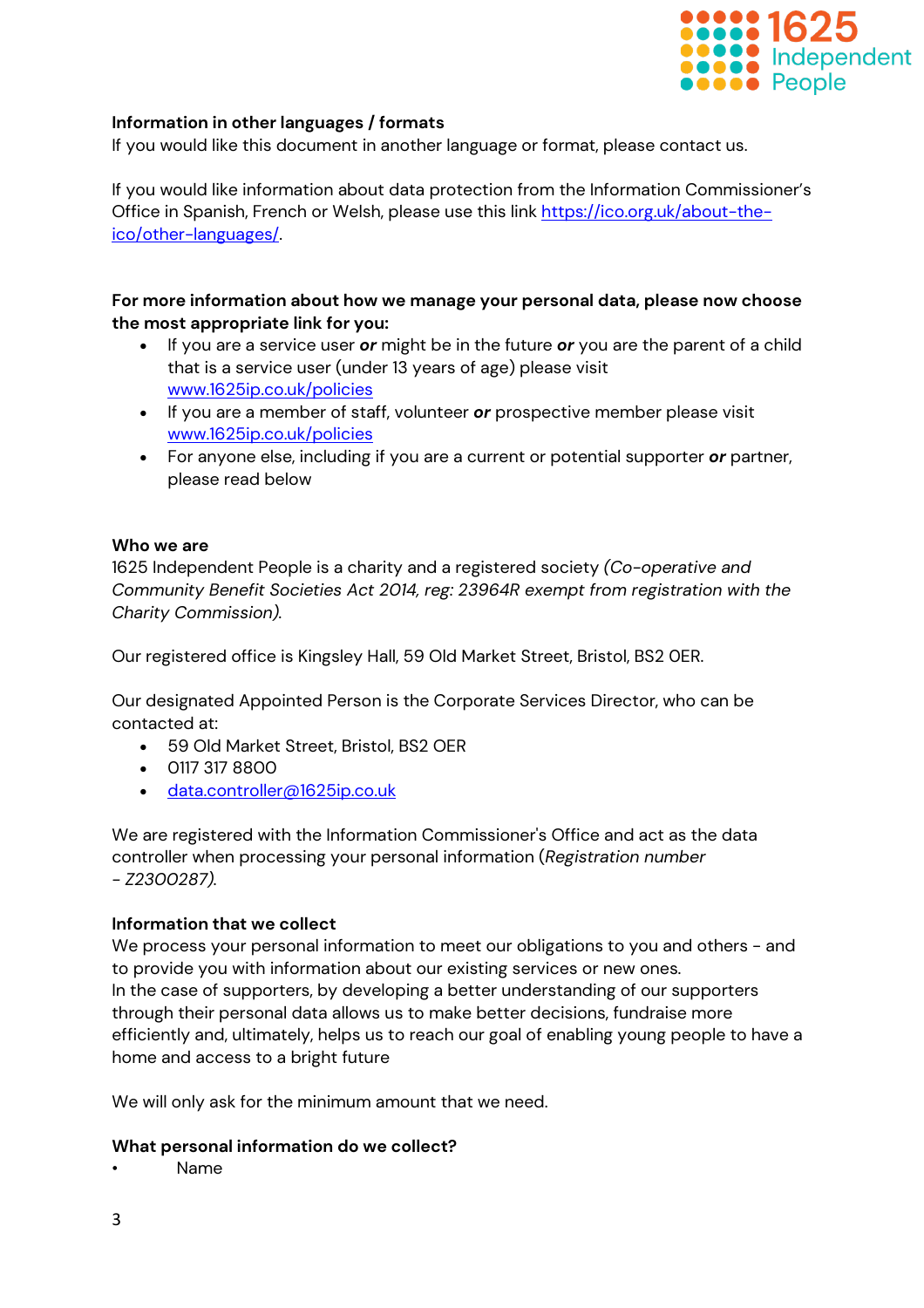

- Home address
- Email personal
- Email business
- Telephone numbers
- IP address
- Language(s) you use
- CCTV imagery
- Corporate / business relationships and contact details
- Supporter, sponsorship / fundraising and donation history
- History of what you have consented to us processing (where applicable)

# **Why we collect and process your personal information**

The lawful basis for collecting and processing your personal data, will fall under one or more of the following categories *(of Article 6 of the GDPR):*

- *Consent: when you have given us consent*
- *Contract: when we have a contract with you or might do in the future*
- *Legal obligation: when we have to comply with the law*
- *Vital interests: when we have to protect somebody's life*
- *Public task: when we have to perform a task in the public interest*
- *Legitimate interests: when it is for our legitimate business interests.*

# **For more information, the link to these categories is here**

[https://ico.org.uk/for-organisations/guide-to-the-general-data-protection-regulation](https://ico.org.uk/for-organisations/guide-to-the-general-data-protection-regulation-gdpr/lawful-basis-for-processing/)[gdpr/lawful-basis-for-processing/](https://ico.org.uk/for-organisations/guide-to-the-general-data-protection-regulation-gdpr/lawful-basis-for-processing/)

# **Special category data**

Due to the type of services we offer, 1625 Independent People sometimes needs to collect and process sensitive personal information about you – this is known as 'special category data'.

We only collect this so we can deliver our services (under our contracts) and plan fundraising activity so we can develop new services.

Some special category data is protected by extra safeguards under the GDPR and we might need your consent to collect and process it.

# **Why we collect and process your special category personal information**

Special category data may fall under one or more of these categories *(as listed under Article 9 of the GDPR):*

- *Consent: when you have given us consent*
- *Employment: when we need it to meet our responsibilities in relation to employment, social security and social protection law – or we both need it to exercise our rights in employment*
- *Vital interests: when we have to protect somebody's life*
- *Legitimate activities: when it is for our legitimate business activity - as long as it is not disclosed to anyone else without your consent*
- *Published by data subject: when it relates to information you have already made public*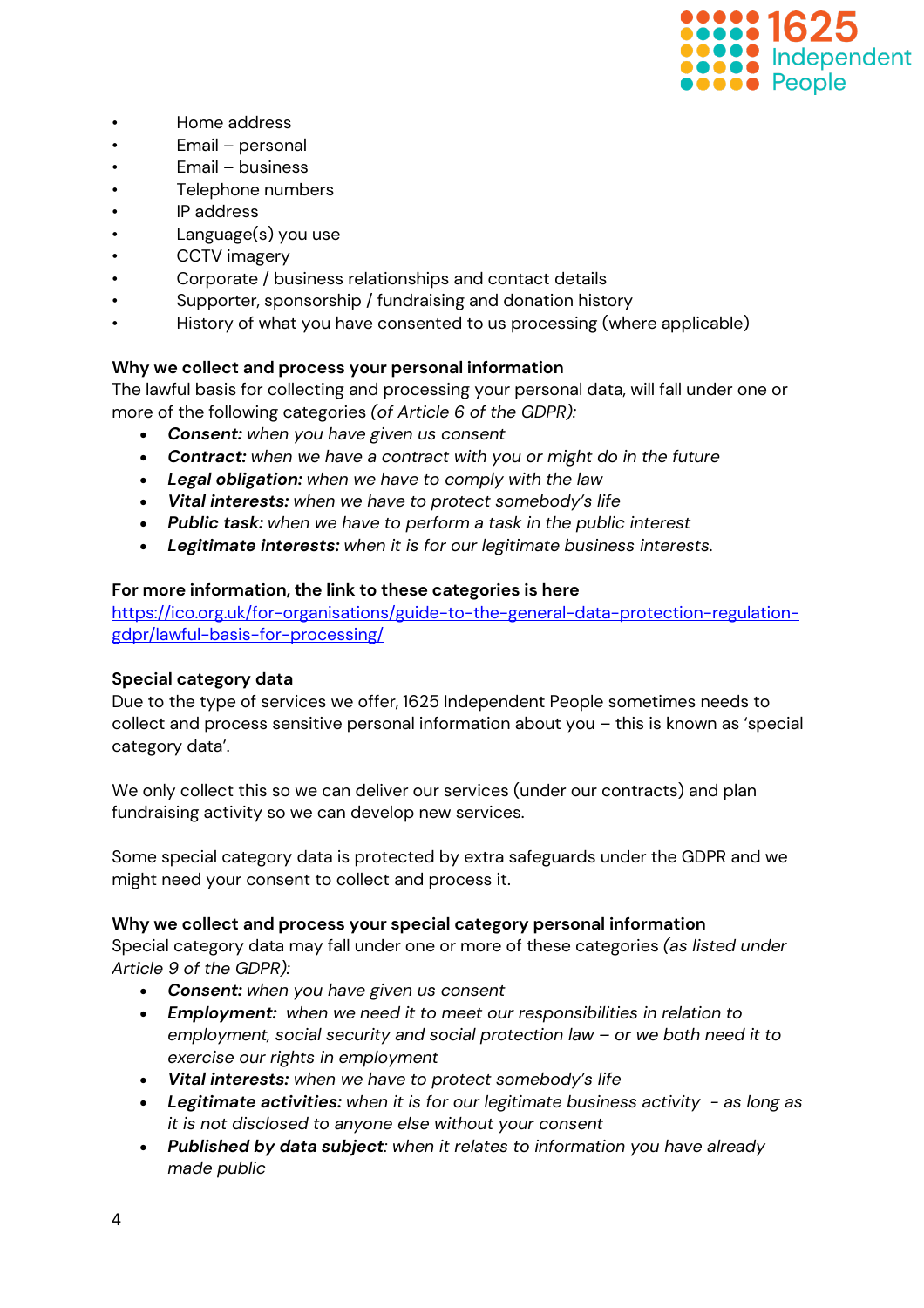

- *Legal obligation: when we need it for legal claims or court action*
- *Substantial public interest: when there is a substantial public interest, but this will only be proportionate and we will safeguard your rights and the interests*
- *Health care: when it is for preventative or occupational medicine, the assessment of the working capacity of an employee, medical diagnosis, the provision of health or social care or treatment*
- *Public health: when it is in the public interest in the area of public health*
- *Archiving: when it is needed for archiving purposes in the public interest, scientific or historical research purposes or statistical purposes.*

# **For more information, the link to these categories is here**

[https://ico.org.uk/for-organisations/guide-to-the-general-data-protection-regulation](https://ico.org.uk/for-organisations/guide-to-the-general-data-protection-regulation-gdpr/lawful-basis-for-processing/special-category-data/)[gdpr/lawful-basis-for-processing/special-category-data/](https://ico.org.uk/for-organisations/guide-to-the-general-data-protection-regulation-gdpr/lawful-basis-for-processing/special-category-data/)

# <span id="page-4-0"></span>**Where do we get your personal information from?**

We collect your personal information in the following ways:

# **When you give it to use directly**

Examples of how you may give us your information might include:

- Signing up for one of our events
- Telling us your story
- Making a donation
- Communicating with us.

# **When someone else gives it to us**

We might collect personal information about you from the following places:

- Online forms / databases our own or from other organisations
- Sponsorship, referral and application forms / CVs from you or from other organisations
- Post, email, text and telephone from you or from other organisations
- Photographs, video and observation including CCTV
- Records of meetings and interviews with you, other people or other organisations
- Verbally from you, other organisations and other individuals.

The organisations that we get personal information from might be in the public and private sector.

For example, they might have already provided a service to you or employed you and are providing referral or reference information to us.

# <span id="page-4-1"></span>**Why do we collect, store and process your information?**

We need your data so we can:

- Provide a service to you (that we have been funded to do)
- To give you information about new services or ways to get involved with the organisation
- Enter into a contract with you e.g. provide you with a voluntary role or a job
- To meet our legal responsibilities in the following areas: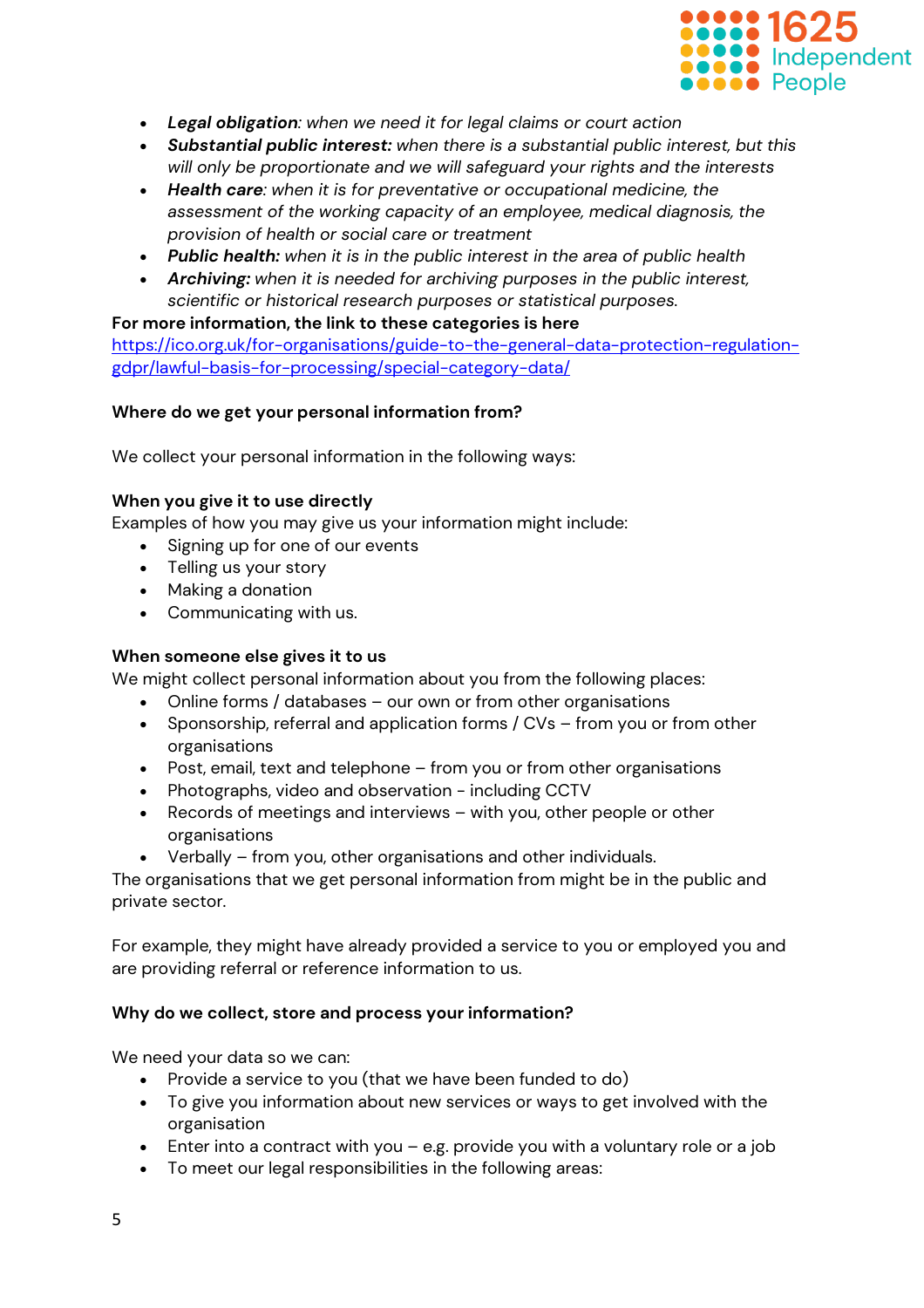

- o Data protection / privacy
- o Marketing and communications
- o Employment, equalities, housing / homelessness, care, health
- Safeguarding, crime / policing / criminal justice
- o Financial security and fraud prevention
- o Environment and health and safety
- o For business accounting, insurance and tax purposes.

We will occasionally send you marketing information where we have assessed that it is beneficial to you as a supporter and also in our interests. Such information will be nonintrusive and is processed on the grounds of legitimate interests or by consent from you, depending on our relationship.

# <span id="page-5-0"></span>**Your rights**

1625 Independent People will support you at all times to exercise your rights in in relation to our use of your personal data. Your rights will be different depending on which lawful basis we are using for processing your personal information.

If you would like us to act on any of the rights listed below, please contact us via [data.controller@1625ip.co.uk](mailto:Data.controller@1625ip.co.uk) or any member of staff, and ask for a Subject Access Request Form. You can ask someone else you know to complete and return the form to us on your behalf, or alternatively, you can ask any member of staff to help you complete the form with you.

- Please try to be as clear as possible about what you are asking us to do
- Please send completed forms to [data.controller@1625ip.co.uk](mailto:data.controller@1625ip.co.uk)
- We may ask you to confirm your identity before we look into your request
- We will aim too reply to all requests in full within 28 days, but if we think we have a valid reason for the response taking longer (upto an additional 2 months) we will let you know
- We will not normally charge a fee only in exceptional circumstances if this is the case, we will let you know
- In our final response to you if we refuse your request or you are not satisfied we will give you information about who you can complain to about our decision (see Lodging a Complaint Section).

If you would like more detailed information about your rights, please click this link [https://ico.org.uk/for-organisations/guide-to-the-general-data-protection-regulation](https://ico.org.uk/for-organisations/guide-to-the-general-data-protection-regulation-gdpr/individual-rights/)[gdpr/individual-rights/](https://ico.org.uk/for-organisations/guide-to-the-general-data-protection-regulation-gdpr/individual-rights/)

# **The right to be informed**

You have the right to be informed about personal information we process about you – which is contained within this Privacy Notice.

# **The right to access your personal information**

You have the right to access personal information that 1625 Independent People processes about you, specifically:

- What personal information we hold about you and their categories
- Why we process the information (the purpose)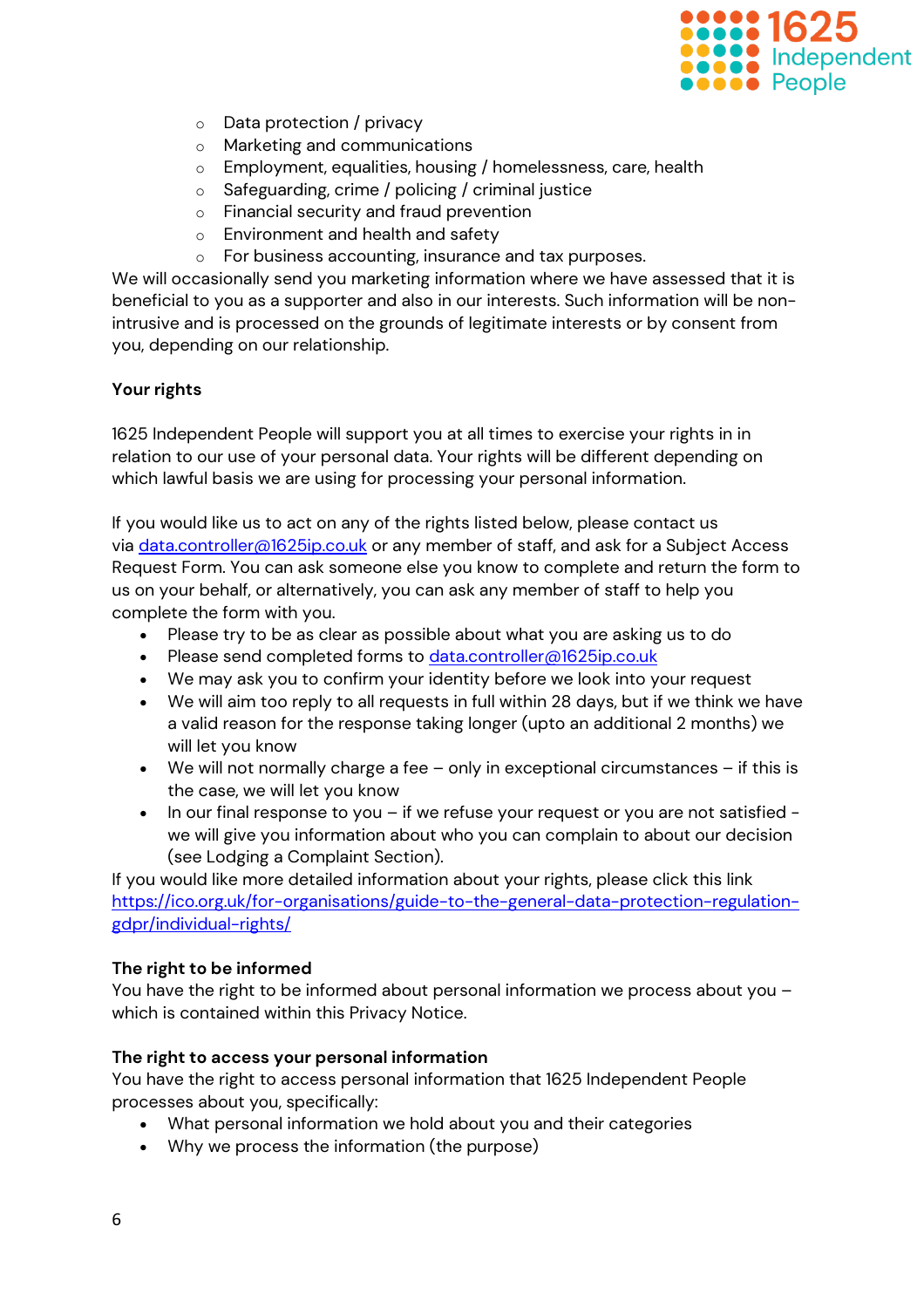

- Who has the personal information been shared with or who will it be shared with
- If you did not provide the personal information to us who did
- How long we intend to store your personal information and the criteria we use to decide how long to store it for.

# **The right to correct personal information (rectification)**

If you believe that we hold any inaccurate or incomplete personal information about you, you have the right to ask us to correct it or add anything that is missing.

# **The right to erase your personal information (the right to be forgotten)**

If you would like us to erase your personal information, please ask us.

Our response – whether we can erase all of the information or not – will depend on both the lawful basis we are using to process your data and other responsibilities we may have to hold onto it.

We will tell you if we can partially or fully erase your information – and give you the reasons.

# **The right to restrict processing**

You have the right to ask us to stop processing your personal data, but there are limited circumstances in which you can ask this. These are:

- Where you think information is wrong and want us to correct it, you can ask us to restrict processing whilst we review your request to correct the information
- When you think information has been unlawfully processed, but you do not want the information to be erased, only restricted
- When we think we no longer need the information, but you need us to keep it so you can deal with a legal claim
- If you have objected to us processing your data (see the right to object section) and we are considering whether we accept or refuse your objection.

# **The right to object to processing**

You have an unconditional right to object to us processing your personal information if it is used for marketing, including profiling you (see automated decision-making / profiling section).

Although the following categories are not unconditional, you can also object to us processing your information if:

- We use your information on what we think are our legitimate business interests (or the interests of a third party)
- We are carrying out work in the public interest or with official authority (including profiling)
- We are using your information for scientific or historical research or statistical purposes.

When we have received an objection and we do not have grounds to refuse it, we will stop processing your personal information.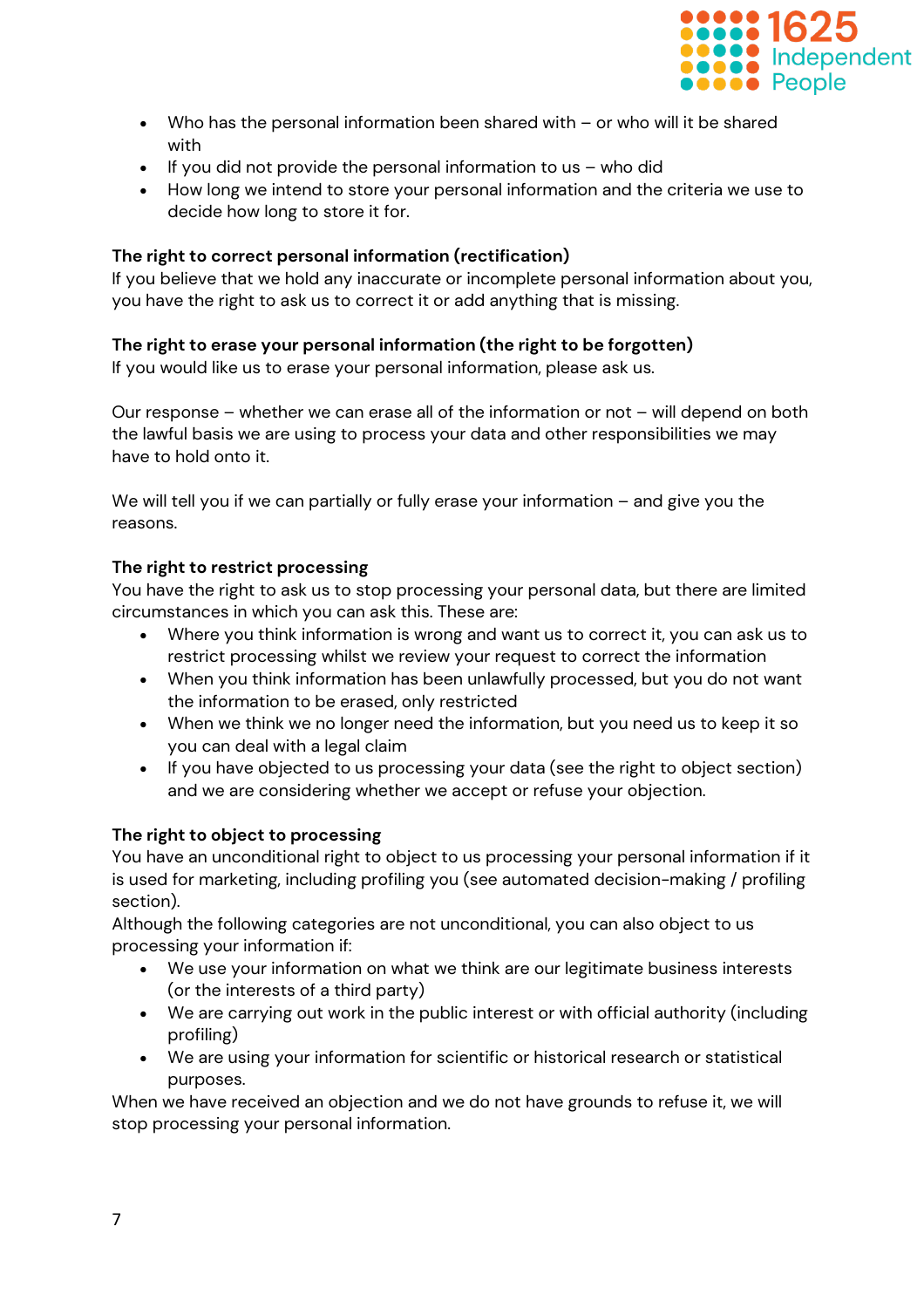

# **The right to obtain and re-use your personal information (data portability)**

You also have the right to ask us to provide you with all the personal data we hold about you, so you can re-use it.

However, this right only applies:

- 1. To personal data you have provided to us
- 2. Where our processing is based on your consent or if we have a contract with you and
	- 3. When our processing is carried out by automated means (using electronic systems).

If we accept your request, we will remove any information about other people (that you do not have a right to see) and we will provide your information to you or another organisation of your choice - in an electronic format that is commonly used, structured and can be read by other machines.

# **Your rights related to automated decision-making / profiling**

Automated individual decision-making is when a decision is made by automated means without any human involvement. It does not have to involve profiling, although it often will do.

Profiling is any form of automated processing of personal information that uses the personal information to evaluate certain personal aspects relating to a person, in particular to analyse or predict aspects concerning that person's performance at work, economic situation, health, personal preferences, interests, reliability, behaviour, location or movements.

Organisations use profiling to:

- Find something out about individuals' preferences;
- Predict their behaviour; and/or
- Make decisions about them.

Automated individual decision-making and profiling can lead to quicker and more consistent decisions. But if they are used irresponsibly there are significant risks for individuals. The GDPR provisions are designed to address these risks.

# **Automated decision-making / profiling at 1625 Independent People**

If we receive a donation from you, or you show an interest in us, we may manually look you up, to send you a thank you for your support.

Furthermore, we may build a profile on our supporters to gain a greater understanding of out supporters, to ensure that our communications are relevant and timely, and to provide an improved experience for our supporters. Profiling allows us to the motivations target our resources effectively.

This enables us to communicate with our supporters more effectively and to reach out to individuals who may wish to give additional support with a further monetary gift or to volunteer their time/services to support homeless young people. We may on occasion use third party suppliers to undertake these activities on our behalf and provide them with your information to the extent required, but this will only be done with GDPR compliant suppliers. For more information on how we work with third parties, please see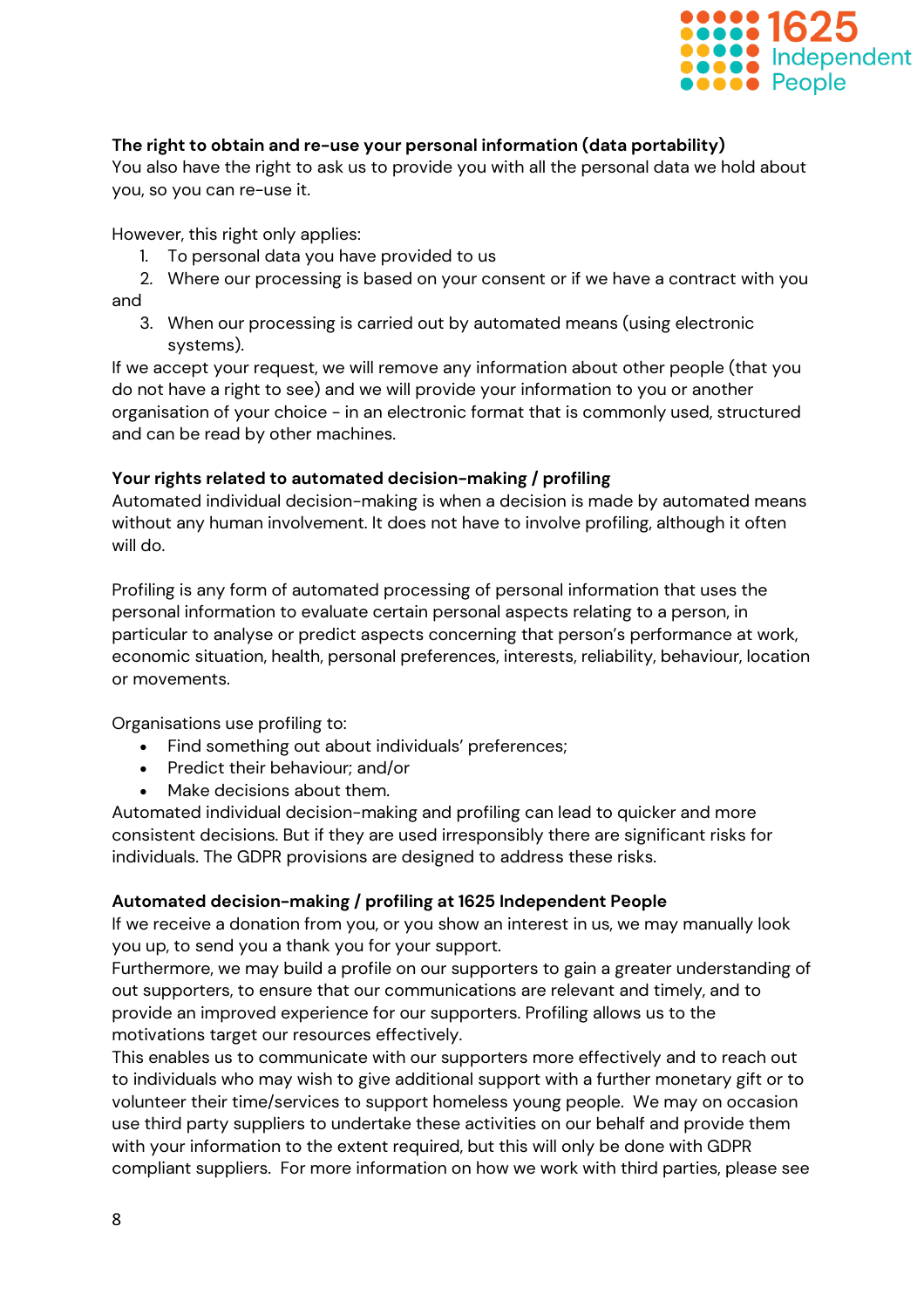

'Third Party'.

# **Role of consent for auto decision making**

When you have consented to us using your personal information or providing you with promotional offers and marketing, you are free to withdraw this consent at any time – and this will not put you at any disadvantage in respect of the services or support we provide to you (please see the 'Withdrawing your consent' section for how to do this).

Where 1625 Independent People does use automated decision-making processes, we always inform the individual and advise them of their rights. We also ensure that individuals can obtain human intervention, express their point of view and obtain an explanation of the decision and challenge it.

You can opt out of your data being used for profiling. However, this may mean that you stop receiving marketing communications from us or they become more generic and less relevant to you as they are no longer based on your interests in our cause. If you do wish to opt-out emailing [data.controller@1625ip.co.uk,](mailto:data.controller@1625ip.co.uk) call 0117 317 8800 or write to 1625 Independent People, Kingsley Hall, 59 Old Market Street, Bristol, BS2 0ER.

# <span id="page-8-0"></span>**Sharing and disclosing your personal information**

We do not share or disclose any of your personal information to other people or organisations without your consent, other than for the reasons specified in this Privacy Notice, or:

- Where we have a legal responsibility
- If we have a contractual relationship with you
- To prevent harm or criminal activity.

Other people or organisations = other data controllers, joint controllers and data processors, as well as third parties – anyone that data is shared with. We may share your information with the following local and national organisations:

- **Associated organisations** to help the organisation achieve its vision, e.g. other homelessness charities
- **Central or local government or funders** to fulfil our duties with them (contract or law)
- **Banking, financial services and insurers** to run our business and pay people
- **Organisations who support us** to help the organisation's development for fundraising purposes. We will only do this with your permission.

We will never sell your personal information to anyone or buy your personal data for any purpose.

# **Third party processors**

1625 Independent People uses other companies to process your data – they are known as third party processors and provide the services and business functions listed below.

However, all processors acting on our behalf only process your data in accordance with instructions from us.

They have a contract with us and are expected to comply fully with this Privacy Notice,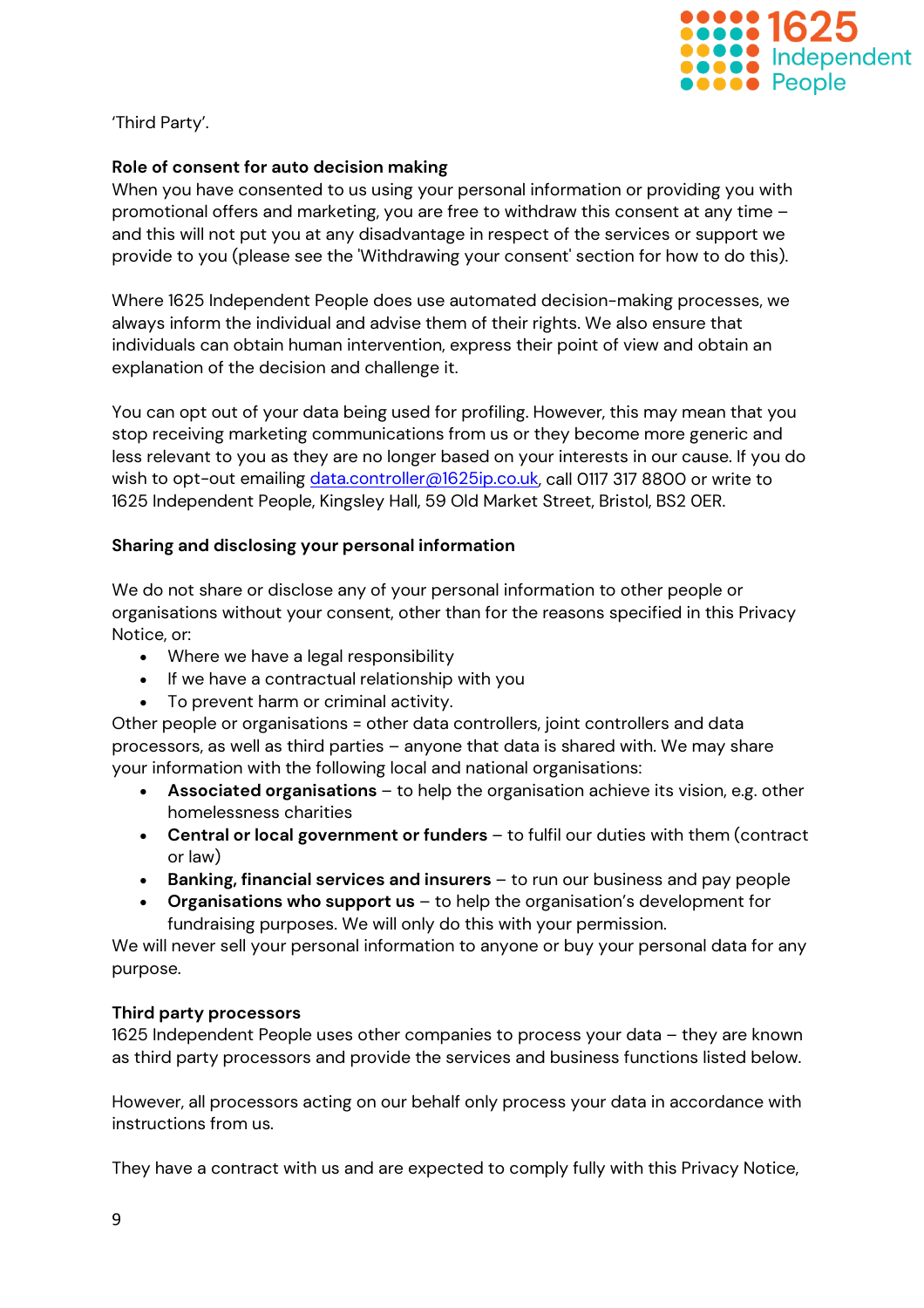

the data protection laws and any other appropriate confidentiality and security measures.

# **Third party data processors that we use**

| Processor-<br>organisation name                   | Reason(s)<br>we use the<br>company         | What<br>informatio<br>n do we<br>give them                       | For more information, please read their<br>privacy notice (link) |
|---------------------------------------------------|--------------------------------------------|------------------------------------------------------------------|------------------------------------------------------------------|
| Blackbaud(Etapestr Supporter<br>y)                | database                                   | Supporter<br>data                                                | https://www.blackbaud.co.uk/privacy-<br>policy                   |
| <b>Bluefin Group</b><br>(Markel, DAS,<br>Allianz) | Insurers                                   | Personal<br>data as it<br>relates to<br>insurance<br>claims      | https://www.bluefinunderwriting.co.uk/priva<br><u>cy-policy/</u> |
| <b>CCTV</b> providers<br>(multiple)               | For offices<br>land<br>housing<br>services |                                                                  | Video data Please contact us for further information             |
| Concur Holdings                                   | Finance<br>processor                       | Individual<br>and<br>business<br>payment<br>information          | https://www.concur.co.uk/privacy-policy                          |
| Corrigan Associates Auditor                       |                                            | Individual<br>land<br>business<br>financial<br>transaction<br>ls | https://www.corriganassociates.co.uk/priva<br>cy-policy/         |
| <b>HSBC</b>                                       | Bank                                       | Individual<br>land<br>business<br>payment<br>information         | https://www.hsbc.co.uk/1/2/privacy-notice                        |
| Purple Office                                     | Confidenti<br>al waste<br>disposal         | Personal<br>land<br>financial<br>information                     | Not currently available                                          |
| Ricoh                                             | Printing<br>and<br>scanning                | Personal<br>land<br>financial<br>information                     | https://www.ricoh.co.uk/privacy-policy.html                      |
| Sage (UK) Ltd<br>(Timewade Ltd)                   | HR, payroll<br>and                         | Personnel<br>and                                                 | https://www.sage.com/en-<br>gb/legal/privacy-and-cookies/        |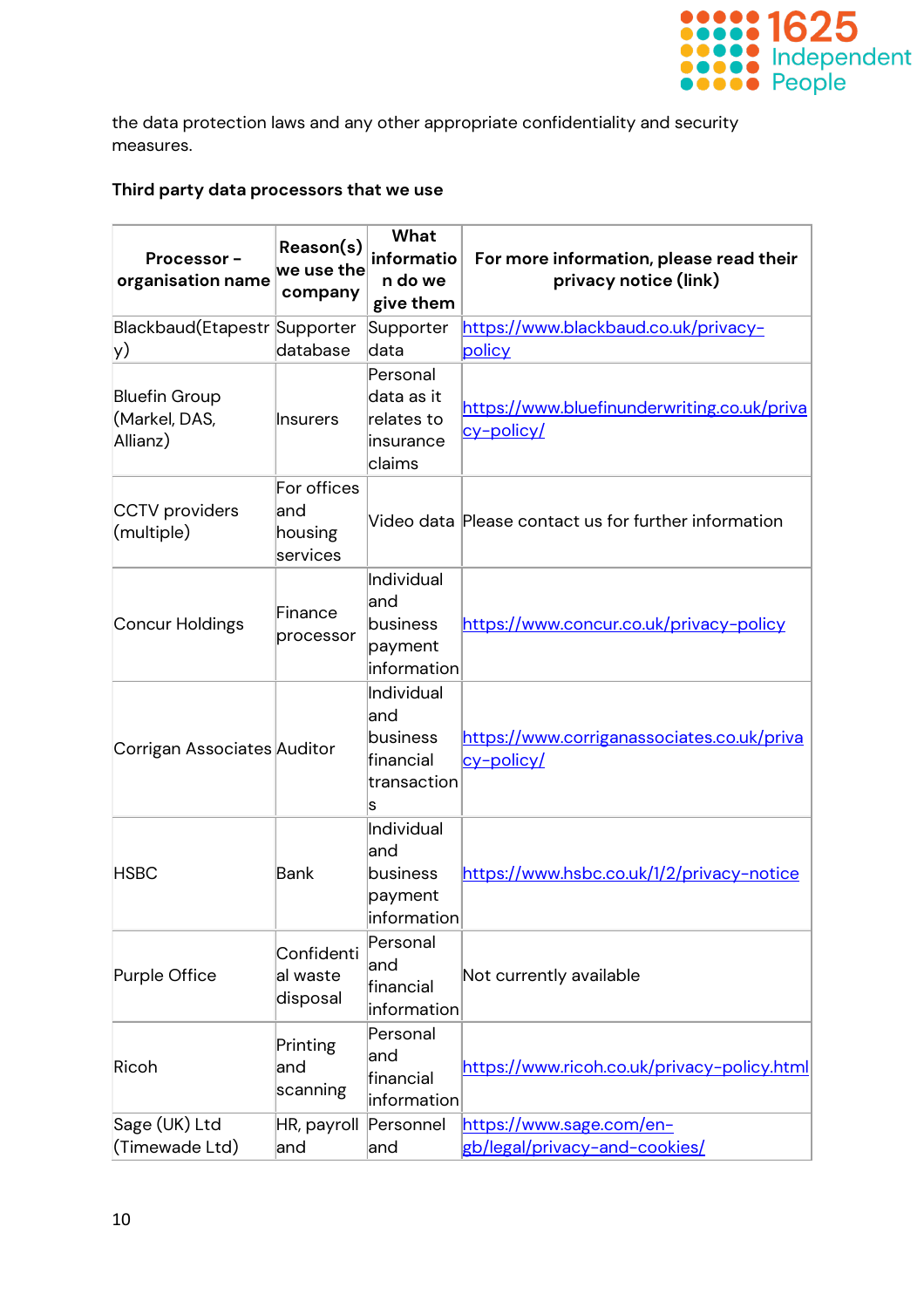

| Processor-<br>organisation name | Reason(s)<br>we use the<br>company                               | What<br>informatio<br>n do we<br>give them              | For more information, please read their<br>privacy notice (link)                            |
|---------------------------------|------------------------------------------------------------------|---------------------------------------------------------|---------------------------------------------------------------------------------------------|
|                                 | finance<br>service                                               | finance<br>linformation                                 |                                                                                             |
| Triodos                         | Mortgage<br>provider                                             | Personal<br>and<br>business<br>financial<br>information | https://www.triodos.co.uk/en/about-<br>triodos/important-information/privacy-<br>statement/ |
| <b>UK Umbrella Service</b>      | <b>Disclosure</b><br>and Barring Personal<br>Service<br>provider | information                                             | Not currently available                                                                     |
| Westgate IT Ltd                 | <b>Overall IT</b><br>and IT<br>security<br>provider              | All types of<br>data                                    | https://westgateit.co.uk/Privacy_Policy.pdf                                                 |
| Zurich                          | Insurers<br>(property)                                           | Personal<br>ldata as it<br>relates to<br>buildings      | https://www.zurich.co.uk/en/services/privac<br>y                                            |

# <span id="page-10-0"></span>**Safeguarding measures**

1625 Independent People takes your right to privacy seriously and takes every reasonable measure and precaution to protect and secure your personal data.

We work hard to protect your information from unauthorised access, alteration, disclosure or destruction and have several layers of security measures in place, including but not limited to:

- Website security
- Firewalls
- Anti-virus / anti-malware software
- Encryption of computers and portable electronic devices which are also password protected
- Encrypted emails
- Restricted access to records and systems
- Policies and procedures that staff must follow including data breach procedures
- Lockable offices and filing cabinets in all of our offices
- Regular monitoring of processes to test security.

We will notify you at the earliest possible opportunity time if we have a data breach and we think it will result in a high risk. We will give you contact details for the person managing any breach and we will tell you:

- What happened
- Whether there is risk to your personal information and if you should do anything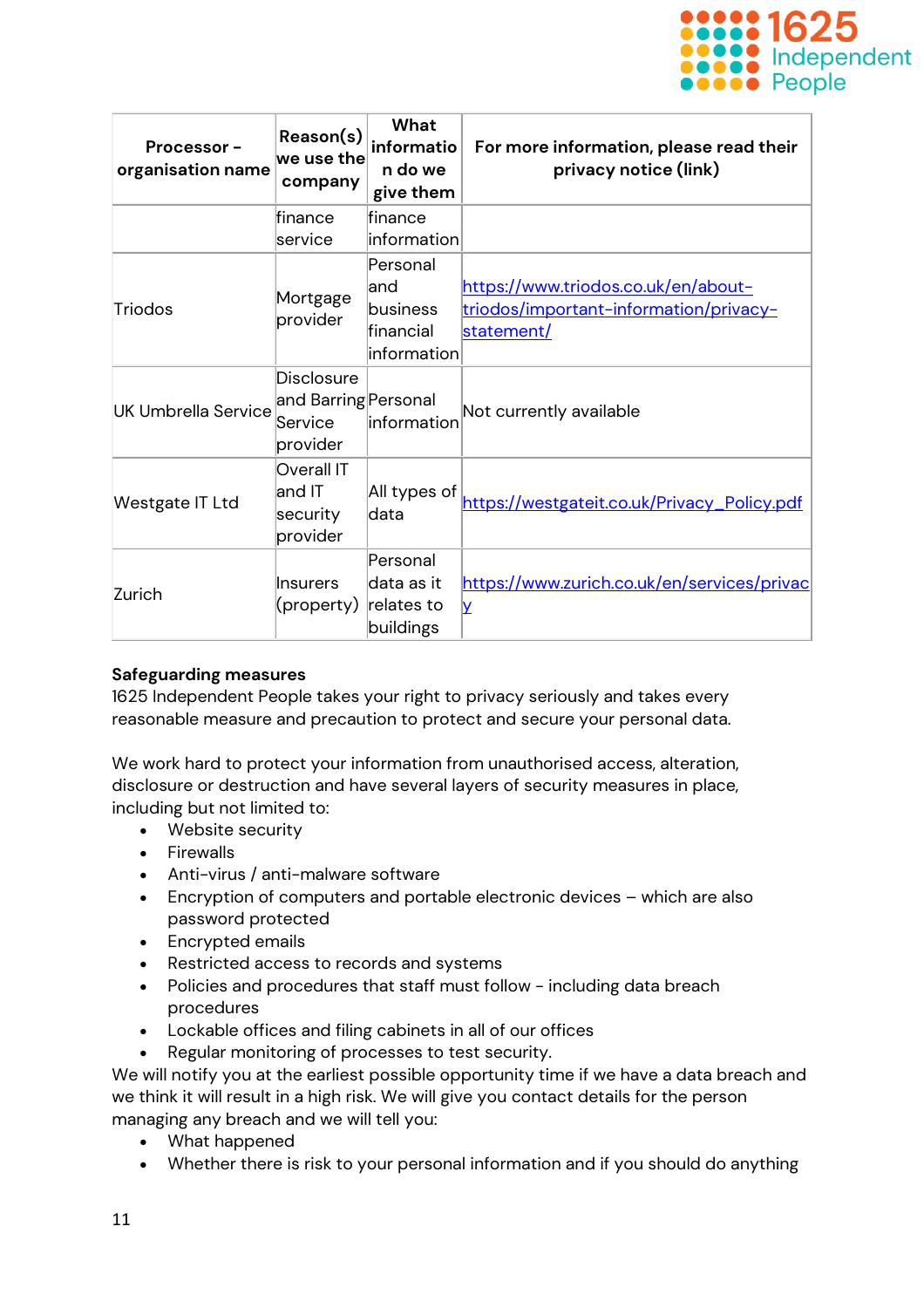

• What we have done and will continue to do to address the breach – to minimise any risk to you.

Depending on the severity of a data breach, we may also inform the Information Commissioners Office. Their guidance on data breaches can be found here [https://ico.org.uk/for-organisations/guide-to-the-general-data-protection](https://ico.org.uk/for-organisations/guide-to-the-general-data-protection-regulation-gdpr/personal-data-breaches/)[regulation-gdpr/personal-data-breaches/.](https://ico.org.uk/for-organisations/guide-to-the-general-data-protection-regulation-gdpr/personal-data-breaches/)

# <span id="page-11-0"></span>**Transfers of data outside the European Union**

This section tells you about the safeguards we have in place that keep your personal information safe and private – if it is sent to countries or international organisation outside the EU.

To process data, 1625 Independent People utilise some products or services (or parts of them) that may be hosted or stored in non-EU countries, which means that we may transfer your information outside the European Economic Area ("EEA") for the below purposes:

- To follow your instructions
- Comply with a legal duty or contract with you

• Work with our suppliers (third party processors) who help us to run our business. Therefore, for example, when you use our services, use our website, send us an email or sign up to our newsletter the personal information you submit may be stored on servers which are hosted in non-EU countries**.**

Where this is the case, we take steps to ensure that those providers use the necessary level of protection to process your information securely. Third party processors that we use must abide by strict agreements and measures set out by 1625 Independent People to protect your data and comply with the relevant data protection laws.

If you would like a copy of the safeguards that our third party processors use, please refer to their own privacy statement in the third party processors section or contact us to request it.

# <span id="page-11-1"></span>**Consequences of not providing your data to us**

In some circumstances, we have a legal or contractual responsibility to collect and provide your personal information to others, especially if we have to by law.

When we collect personal information from you, we will make it clear which categories or types of data are required and which are not – this will include which categories can only be processed with your consent.

You are not obliged to provide your personal information to us. However, as most of the information we collect is required for us to provide you with our services or employment - and to meet our obligations and our legitimate business interests - we will not be able to offer some our services if you do not provide certain personal information.

# <span id="page-11-2"></span>**Legitimate interests**

As noted in previous sections, we process some of your personal information under the 'legitimate interests' legal basis.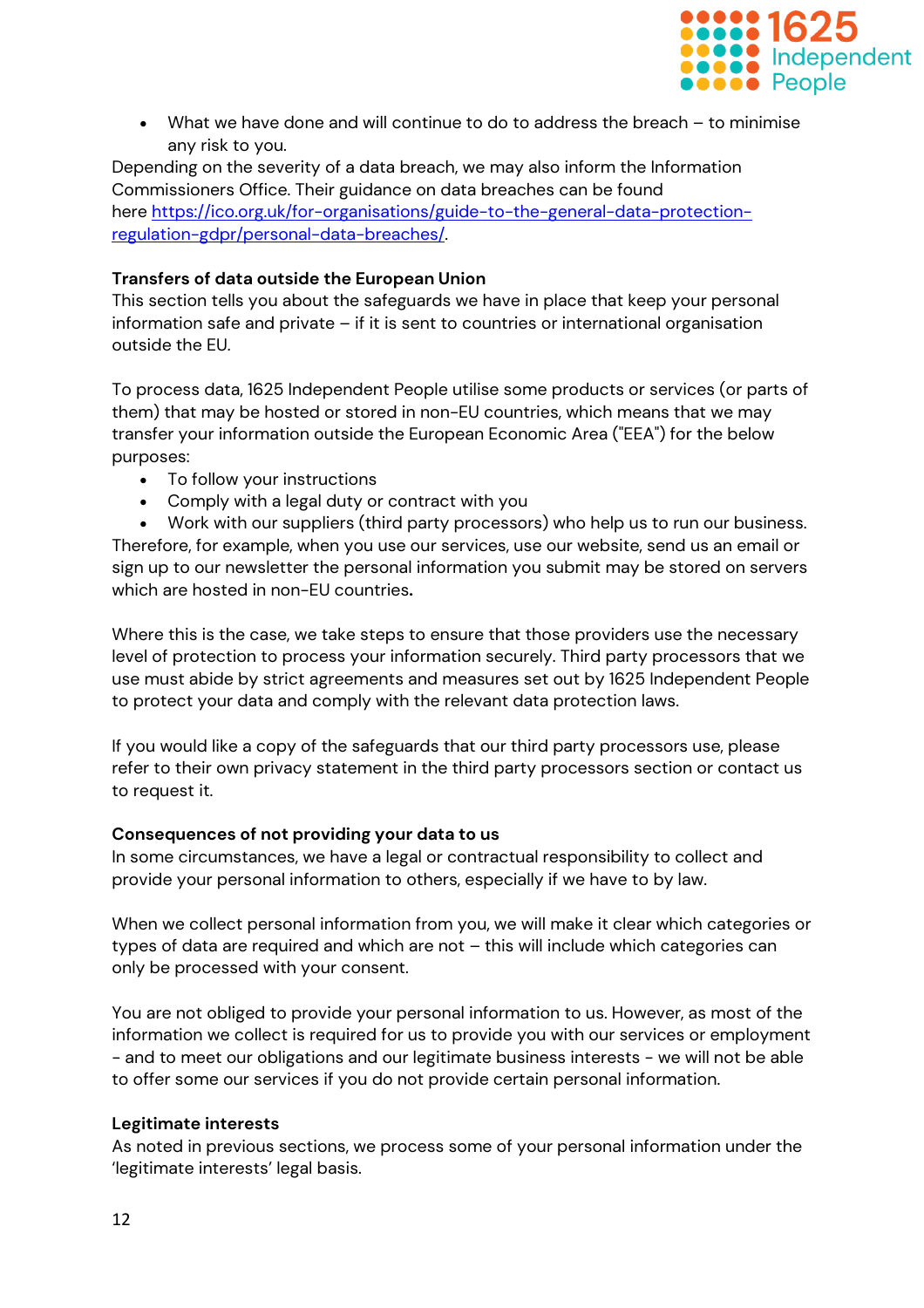

Where this is the case, we have carried out a thorough 'Legitimate Interests Assessment' to ensure that we have weighed your interests and any risk posed to you against our own interests - ensuring that they are proportionate and appropriate. You can request a summary of this assessment.

We use the legitimate interests legal basis for processing your data in the following categories:

| The purpose of processing<br>this data using legitimate<br>interests | <b>Examples of data</b><br>categories |
|----------------------------------------------------------------------|---------------------------------------|
| Direct marketing and to                                              | Business to business                  |
| establish relationships with                                         | communications / contact              |
| potential major donors                                               | details                               |

#### <span id="page-12-0"></span>**How long we keep your data**

1625 Independent People only ever retains personal information for as long as is necessary and we have retention policies in place to make sure we delete your personal data in a secure way once it has expired.

This includes deletion from the systems of third party processors that we use.

We have a Data Retention Protocol in place, which contains the criteria we use to decide how long to store each element of your personal data.

How long we store your data depends on our relationship with you, what the data is and what type of responsibilities we have, for example, legal requirements or industry guidelines.

Where you have consented to us using your details for direct marketing, we will keep your data until you notify us otherwise and / or withdraw your consent.

You can request deletion of your data at any time by contacting us as noted in the 'Your Rights' section.

#### <span id="page-12-1"></span>**Consent**

In some situations, we will need your consent before we can process your personal information.

This includes the processing of some 'special category' information and when we may want to share your personal information with other services or people.

We will provide the consent request in a way that should be easy for you to understand and gives you the opportunity to opt in. We will separate out all categories, so you can choose or decline each category.

You have the right to refuse to give us consent – this will not cause you any detriment, but you may not be able to receive some information from us or hear about new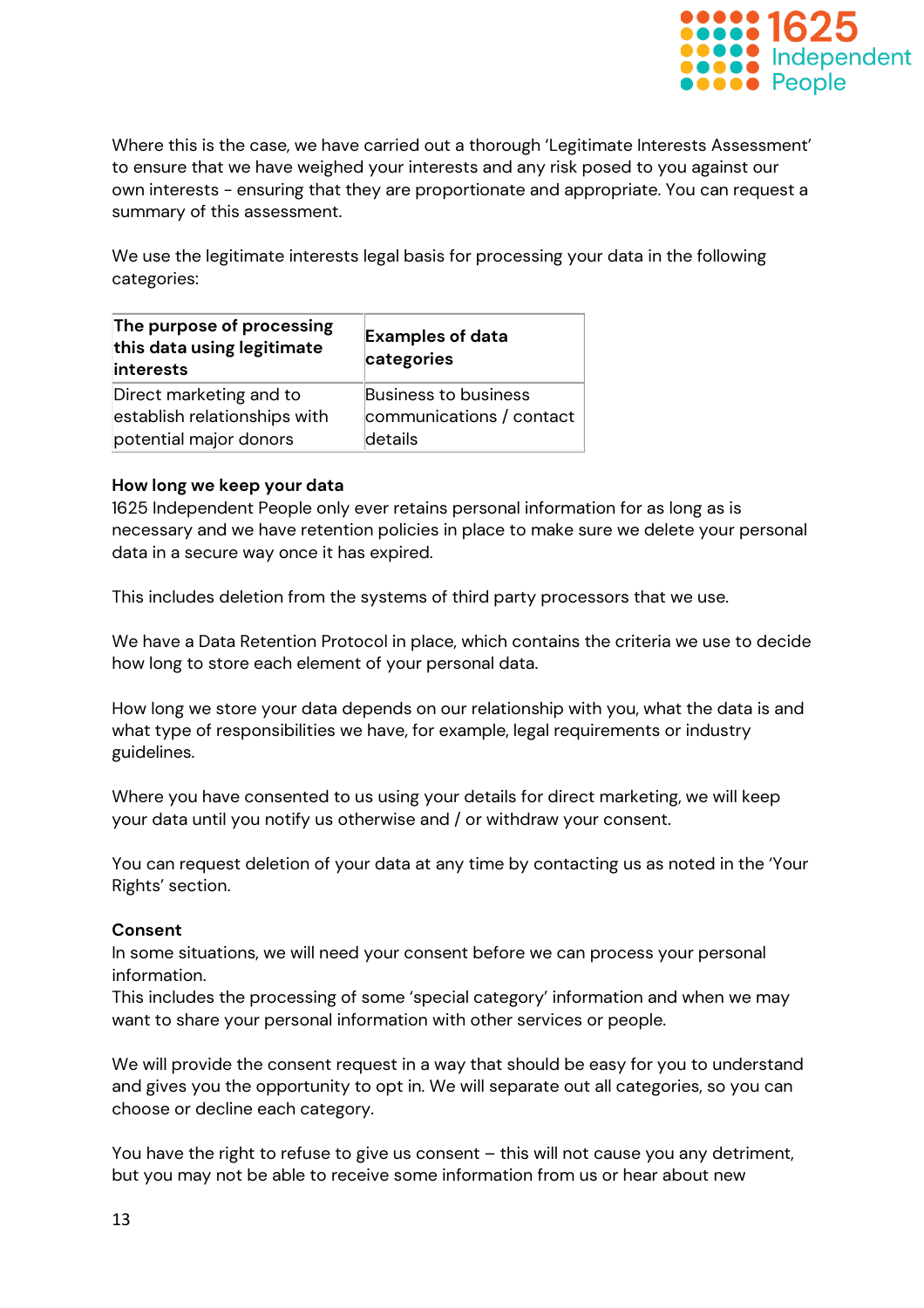

services or ways to get involved with our activities or we may not be able to share information with others.

You can modify or withdraw consent at any time, which we will act on immediately, unless we have a legitimate or legal reason for not doing so.

# **Supporter / partner consent**

If you would like to opt in to consent to receiving communications from us, so you can stay up-to-date with 1625 Independent People's news and find out how you can give and get involved, please [click this link here.](https://app.etapestry.com/onlineforms/1625IndependentPeople/consent.html) You will need to fill in your details, and click submit, however, you can unsubscribe at any time (see below).

# <span id="page-13-0"></span>**Withdrawing your consent**

You can withdraw your consent at any time – where we rely on consent to process your personal information.

You can also tell us at any time if you want to stop receiving direct marketing information.

If you make either of these choices, it will not detrimentally affect our relationship with you. We will stop processing your personal information or sending you unwanted information immediately and keep a record of your request. You can opt back in and give us your consent at any time, if you choose to do so.

If you wish to withdraw your consent, please email [data.controller@1625ip.co.uk](mailto:data.controller@1625ip.co.uk) or please ask a member of our staff to help you do this.

# <span id="page-13-1"></span>**Changes to this Privacy Notice**

We keep our privacy notice under regular review and from time to time we may change the content, especially when data protection laws change. If we make any significant changes we will draw attention to them.

This Privacy Notice was last updated on 24 May 2018. Older versions can be obtained by contacting us.

#### <span id="page-13-2"></span>**Lodging a complaint**

1625 Independent People only processes your personal information in compliance with this Privacy Notice and in accordance with the relevant data protection laws.

If you wish to make a complaint regarding the processing of your personal data or you are unsatisfied with how we have handled your information, you have the right to lodge a complaint with the supervisory authority.

# **The supervisory authority contact details are:**

- Information Commissioner's Office
- Telephone: 0303 123 1113
- Website (report a concern page) <https://ico.org.uk/concerns/>
- Live chat (9am 5pm, Mon Fri) <https://ico.org.uk/global/contact-us/live-chat>

#### **Our details are:**